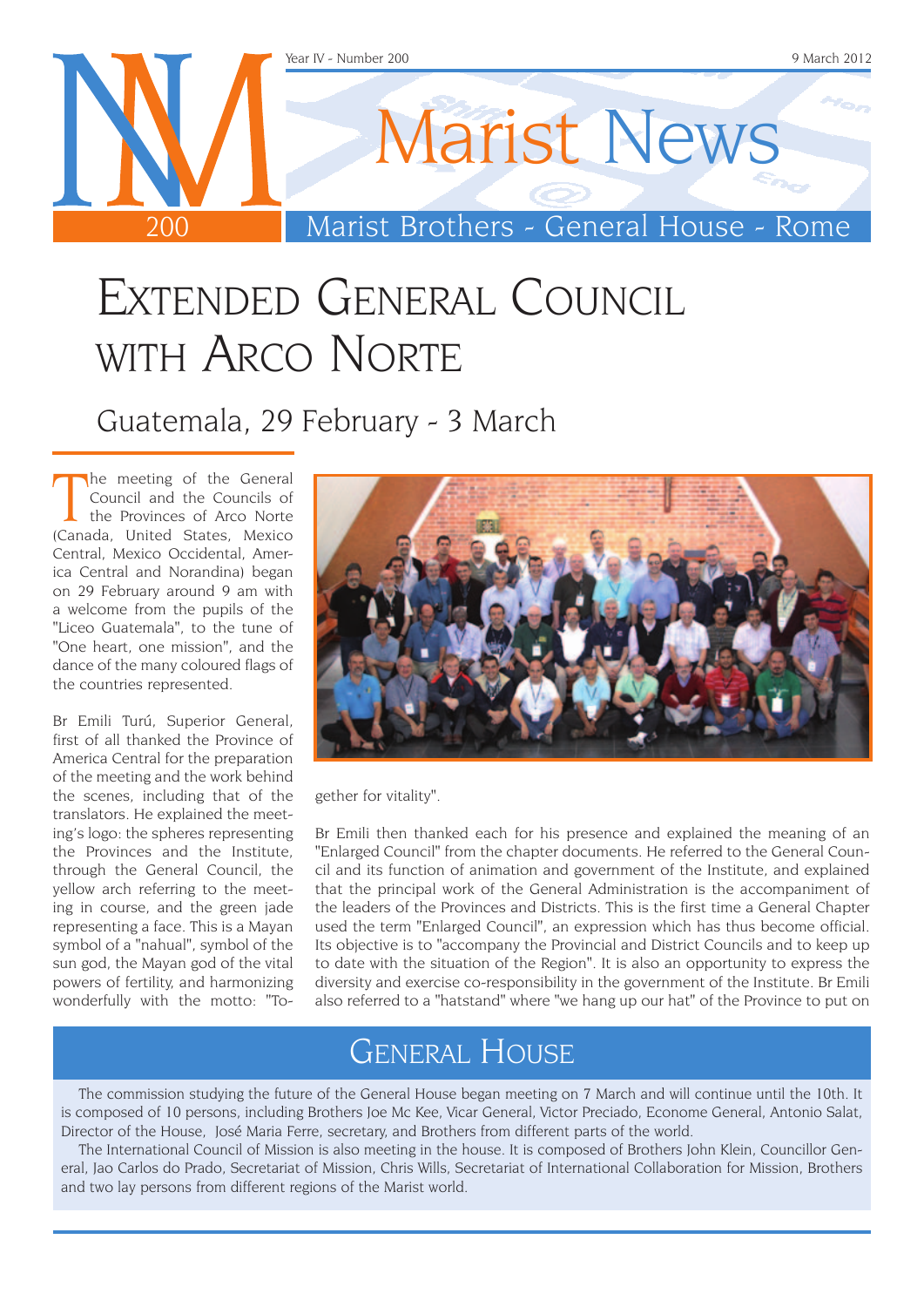up barriers, borders – the syndrome of apartheid. What else

A third period of Br Emili's reflection dealt with the need to look at things in a little more systematic way. "The trees prevent us from seeing the forest". Concerned with my own situation, I sometimes do not see the whole clearly

to do?

the one of the Region, not always easy.

There were three objectives. The first was to get to know, share, analyse the situations of the Provinces of the Region. The second was to move towards a common Regional approach, to try to dream our way together. And the third was to try to find possible orientations for the future in fraternal dialogue, to listen to what the Lord would say to us.

Each of the Provinces then gave a presentation in response to three questions: 1) What does the data tell us? 2) What are we devoting our best efforts to? 3) What do we want to insist on for the future of the Region?

by violence... Less visible but even more widespread is the heritage of individual and daily suffering, the pain of children mistreated by those who should protect them, women harmed or humiliated by violent partners, elderly people mistreated by their carers, young people intimidated by other young people, and persons of all ages who act violently against themselves. The new generations learn from the violence of previous generations, victims learn from their aggressors and the continuation of social conditions which foster violence is allowed. No country, no city, no community is spared from violence, but neither are we defenceless in the face of it." It is a matter of a "culture of violence"; it is what seems to have the last word. One way of regulating conflict is to put

The data presented by the Provinces related to: number of Brothers, provenance, median age, lay presence, distribution of communities and works, number of pupils and their social class, modalities of organisation of the Provincial Council, courses and aims, expectations and hopes.

The superior general intervened in the af-



ternoon to "broaden" the dialogue and reflection. Be enough. We are more and more aware of the complexity of reality. Each aspect affects all. This is how nature fonctions in the cycles of water, air, animals and plants, among them, as well as the different systems operating in a person: skin, glands, urinary system, muscles... Each interacts with the others. Saint Paul reminds us: we are a body, and we are all members of one another, each one working towards the common good. Even cells develop a sort of social identity for the good of the whole organism. And when they lose this identity, they act in a blind and undifferentiated way, capable of threatening the life of the entire organism: this is cancer.

In conclusion, he issued an invitation to a sense of international community, as at Pentecost; a sense of dialogue, of listening, of openness, based on the principles of subsidiarity, co-responsibility, interculturality and pluriculturality, indicated by the General Chapter.

Br Emili's words were followed by time for shared reflection in groups. At the end of the day, we took part in a Eucharist, thanking God for the reality of the Region as well as the light and strength received to be able to move forward together to a new vitality.



aware, above all, of the phenomenon prevailing on the international level: a globalised world. An ambivalent phenomenon, with spectacular successes and brutal inequalities. What does this mean for us? What is it that the Holy Spirit is in train of saying to us through this immensely complex reality? It is not something to take or leave because we are plunged in it. The report to the General Chapter said it already: the Institute is more strongly multinational and multicultural, this being understood in a «prophetic sense» aimed at promoting an alternative and not simply economic globalisation. But there also exist in the Institute "tribal" mentalities; in some Provinces and among many Brothers, a local vision, and not an international one, is dominant. "We need a new mentality, a new approach to what it means to be members of an international Institute. And also the consequences which follow for the development of our mission at the present time"... Interaction and interdependence are required of us.

Br Superior General referred to the social context of violence which keeps on growing. Nelson Mandela signed the introduction of the report to the United Nations: … "The 20th century will be recalled as a century marked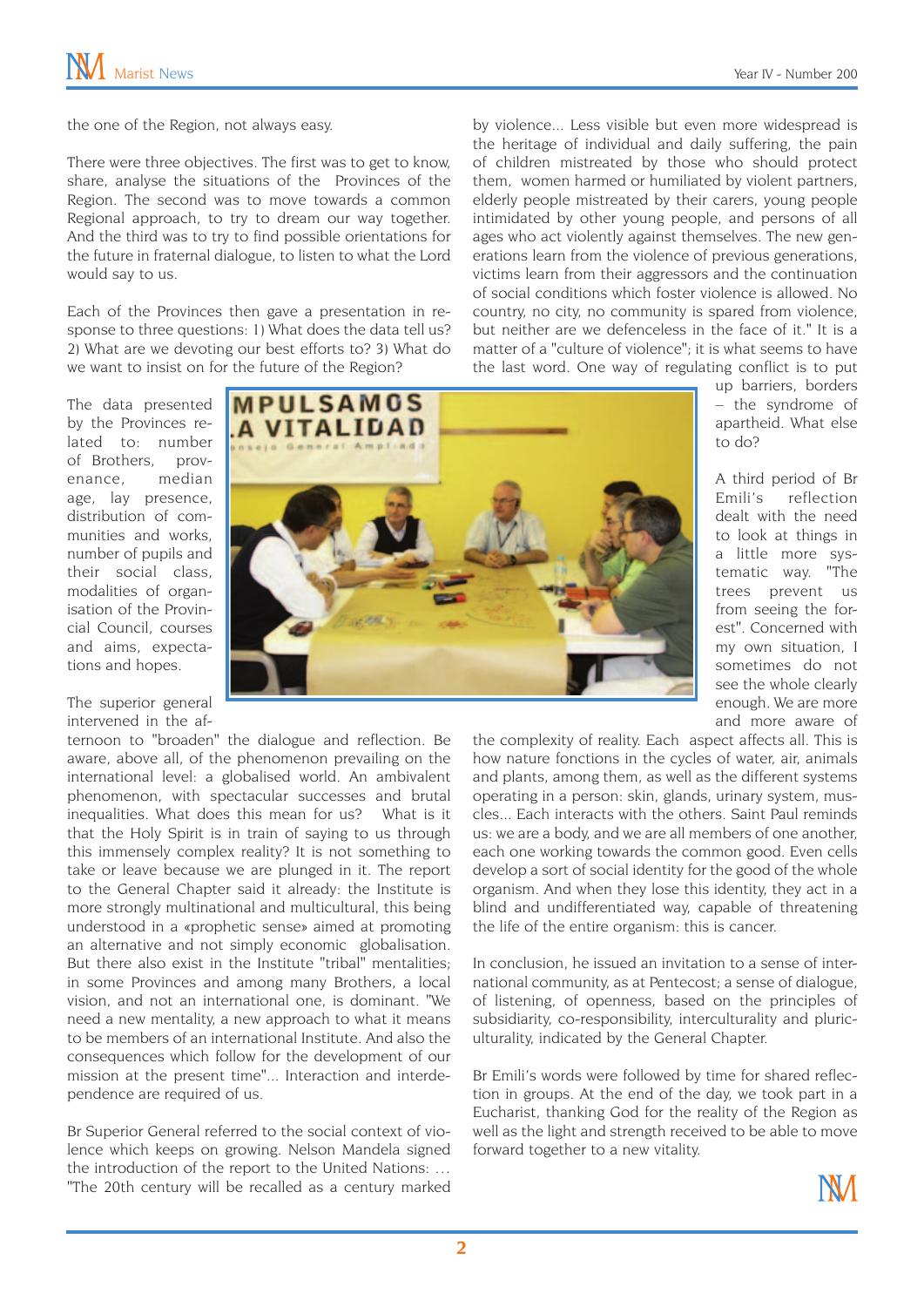### Together we promote vitality

#### Extended General Council - 1 March

March 1st began with prayer<br>animated by the Province of<br>to reflection on "What does being part animated by the Province of Canada. The day was devoted to reflection on "What does being part

of this Region mean ?" The Brother Vicar General, Joe Mc Kee, provided motivation for the work by presenting some avenues: the first part of the day, reflecting on the situation, looking at possibilities of common action; the afternoon, defining future activities for encouraging relations between the Provinces. On Saturday an open forum would be held.

Br Joe began by recalling the progress already made: the Latin American Conference of Provincials (CLAP) in 1979; the meeting of CLAP in 2004 which admitted the Provinces of the USA and Canada to the organization, leading to the creation of the Region"Arco Norte".

The Vicar General insisted on one fact: we are convinced that windows are opening for the future, but they will not always be open. We have the possibil-

ity of creating something and these are the circumstances, perhaps, that will oblige us to do it.

He then presented two experiences. The first was that of the Region of Oceania, formed by the two Provinces of Australia, the Province of New Zealand with its Pacific islands, and the District of Melanesia. The Brothers of these zones are in train of restructuring but in a different way from the restructuring model adopted at the beginning of the

21st century. The Australian Provinces will form a single Province towards the end of 2012, and the Province of New Zealand and the District of Melanesia



will be incorporated in 2013. For these brothers, it is clear that it is a matter of commitment not simply vis-à-vis the Provinces but with regard to the Region. And the aim is vitality; together they can grow. A Council of Provincial Superiors has been operating since 2005. It was a Regional Council which set up common commissions in view of animation and vitality.

The second example is furnished by the Salesians. They have opened "Project Europe" given the diminution of effective personnel in this zone, and so that their presence and mission among youth regain life in the face of

the new "pop" culture. They have started from looking at the situation in the light of faith and a concern for a more systemic evangelization of youth, which Br Emili had made allusion to earlier. What is happening in Europe is not without repercussions elsewhere. No isolated Europe! The project pushes the Salesians to form new communities and new preferences, and a new way of being and acting. And at the same time, a prophetic presence and witness, neck and neck with the laity, in promoting the evangelization of marginalised youth, immigrants... They have paid particular attention to the international aspect of their personnel. It is not a question of reinforcing already existing presences or of "importing" new personnel, but of starting something new, without great structures. I believe, Br Joe said, that the experience is

valuable because of the courage this decision testifies to. It means letting something die so that something new may be born.

Then the Vicar General posed the Brothers of Arco Norte some questions based on the article "Ars moriendi" (the art of dying) of the theologian Johann Baptist Metz. In 20, 30 or 40 years, the Marist presence will be extinct in certain places. This is already visible in some countries following the diminu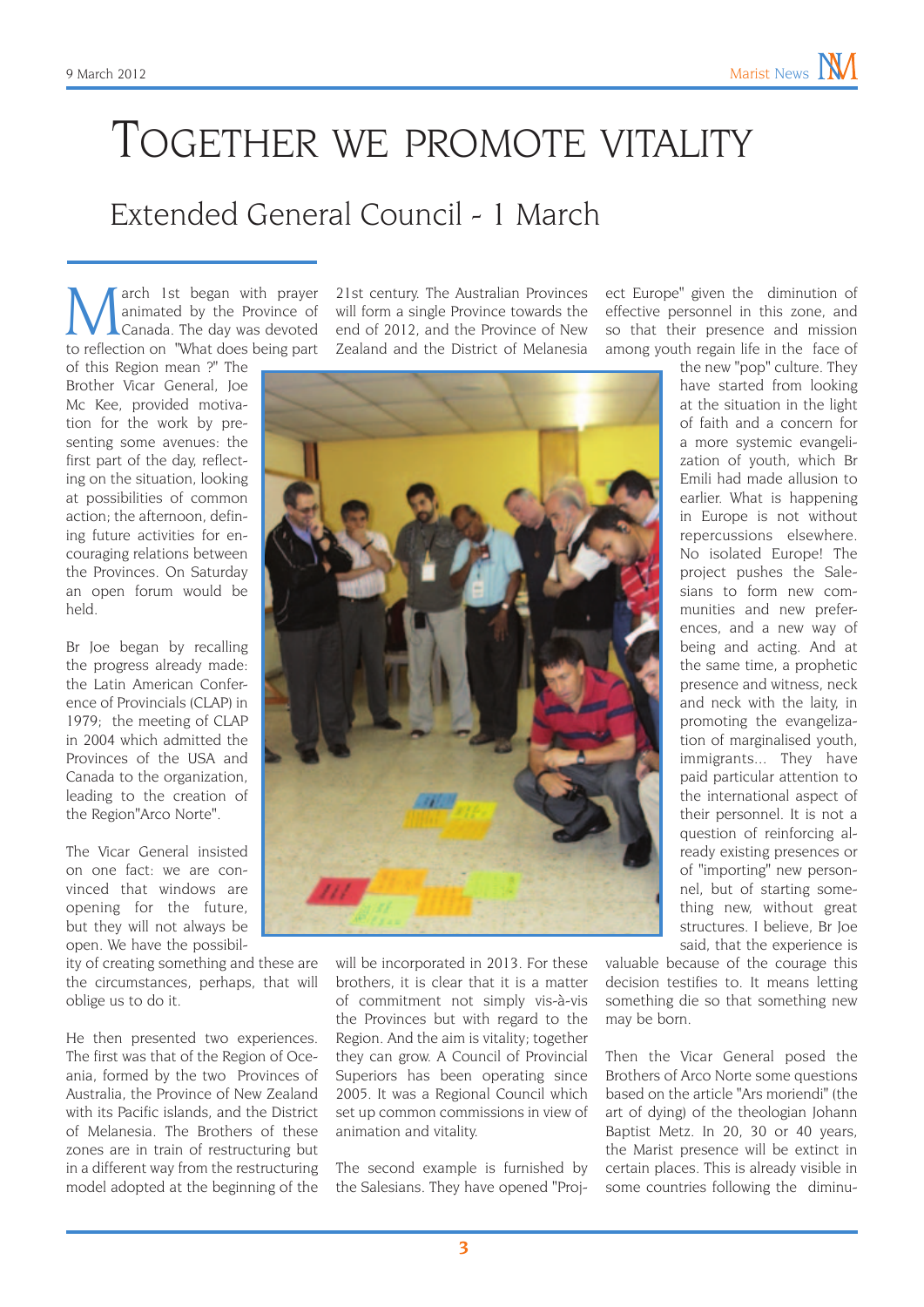tion of the Brothers. What matters is the way of living this "death". We think that we are not in this situation. But we can already take decisions. What is God calling us to at this time?

The rest of the morning was spent in taking the experience of "Project Europe" as a point of departure.

In the afternoon, after the Marial prayer, the participants followed an individual dynamic – drawing or words, cutting up magazines – to express the Region they wanted for 2020. Then each explained to the others what he wanted to express. This was continued in groups, underlining the most important elements or aspects, ending thus with a new expression in group. A "meditative" tour of table allowed those who wished to share something of the experience. Before the Eucharist, animated by the Province of the USA, time was given for formulating concrete proposals or guidelines which were laid before the altar and can be bearers of life for the Region of "Arco Norte".



#### Guatemala - 2 March

Fiday, 2 March, began by placing<br>
the intentions of each Prov-<br>
ince in the hands of Mary, the<br>
Virgin of Guadalupe, patron of the riday, 2 March, began by placing the intentions of each Province in the hands of Mary, the Americas. The prayer was guided by the Province of Mexico Central. Michael de Waas, Councillor General, recalled the objectives of the Enlarged General Council with Arco Norte: 1) to know and analyse the Marist situation of Arco Norte: a diversity of models, presences and missions. Faced with the ageing of our Provinces, what strategic role is to be adopted to maintain significant presences, sustain the mission and encourage the Brothers to rediscover the fascination of their vocation in this context? 2) to adopt a common vision in face of the future: what future do we want as a Region? What can we do together in terms of interprovincial solidarity for the vitality of the Region (project ofinterprovincial provinces according to a strategic plan)? 3) to agree on the guidelines proper to the region. Br Michael also recalled what had been discussed and lived on the days preceding.

Then it was up to Br Ernesto Sánchez, Councillor General, to give direction to the work to be done so as to achieve consensus on 2 or 3 options for the future, based on the options presented the evening before during the Eucharist by each of the participants.

Once the group work was finished, a representative of each round table read the content of the future op-



tions which had obtained consensus. As they were read out, they were grouped by theme. After the pause, Br Ernesto invited the participants to make a table tour to hear all the grouped proposals. When they were back in their places, he asked each one to comment freely on the options presented.

In the afternoon, after the Marial prayer around the Virgin of Guadalupe, Br Josep Maria Soteras, Councillor General, continued the programme by directing it towards fraternal dialogue: to take into account the totality of the person, by incorporating what is new and different, without exclusion. All should feel "on the same ground". Dialogue should lead us, he said, to be more "holistic" and "systemic". The work now returned to each Provincial Council, which had to draw up a "credo" and the renunciations deriving from it, with regard to the Region's vitality. This "credo", Br Josep Maria recalled, can go from the most general to the most concrete. Briefly, it must be centred on what, in the opinion of each Council, would give the greatest vitality to the Region.

At the end of the afternoon, each Provincial Council presented to the assembly its "credo" and its decisions concerning what renunciations it was going to make. After a time for interiorisation, the participants had the opportunity to share with the group at the round tables.

The day ended with the Eucharist. The moment of the offertory was highlighted by the blessing of the Marist logo, embroidered on a cloth.

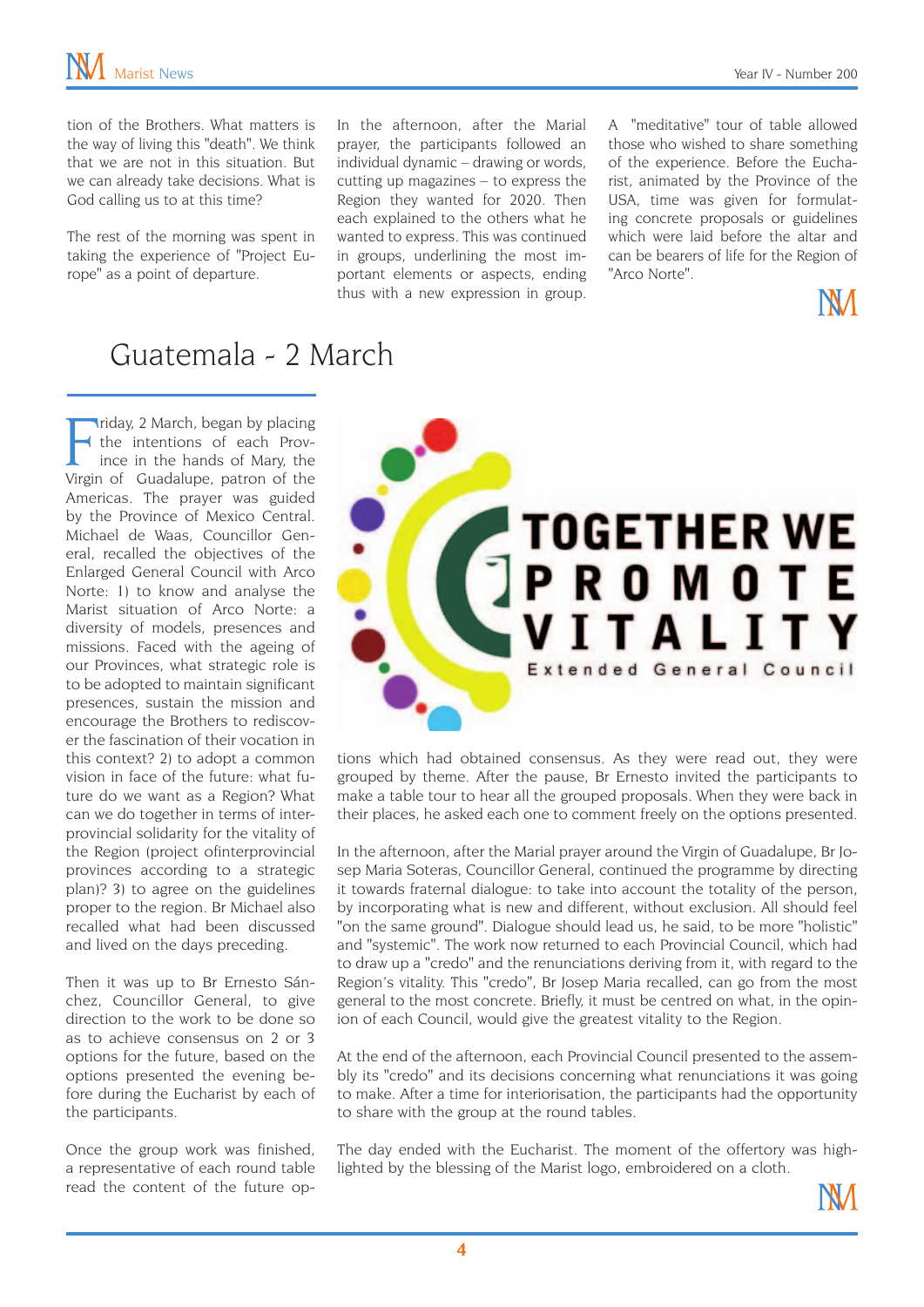# Extended General Council

#### The last day, 3 March



orning prayer was animated by the Brothers of Norandina. Then there was a time for question and answer in the open forum.

The first question referred to the current crisis of vocations. Br Ernesto Sánchez responded that the situation was very varied according to country and Province. From his experience during the visits, it is where a Brother develops a specific work, full or part time, that the response to the Lord is best. Certain Provinces devote 5 Brothers to it; others also rely on lay people in the vocations ministry. In other Provinces, there exist communities open to young people.

In Br Ernesto's opinion, as Institute it would be better to strengthen the processes of youth ministry and evangelization, with a concrete proposal directed to Marist vocations ministry; that ought to be truly close to our heart. As for the laity, some see them as a "menace" for consacrated life. There are also social changes which make one think of a religious life with simpler forms and expressions... It is necessary to propose the Marist vocation without fear; to believe that there are vocations.

The second question was about the bicentenary of the foundation of the Institute. Br Emili passed the word to

Br Eugène who said that it had all got underway with the renovation of the Hermitage as a sign and at the same time a centre of Marist spirituality, a renovation which will continue at La Valla and in the other Marist places. He specified that there is no fixed plan for the celebration. As part of the bicentenary, the Commission of Marist Patrimony plans to compose a history of the Institute; for it to become a reality, it will require the collaboration of all.

Certain questions concerned the revision of the Constitutions. We have all received the new edition. The groups following the spirituality courses at the Escorial or Manziana have been asked to make their contribution in this regard.

There was a question referring to participation in the second Marist Mission Assembly. Brother John Klein said that currently there is a committee of 9 Brothers and lay people to prepare for 2014.

Another question was: What is the General Council's greatest concern about Arco Norte? Br Joe replied that they had no "great concern", but a certain interest in Arco Norte envisaging the future by thinking along the lines of growing, of strengthening the vitality. To take account of internationality as requested by the General Chapter. Which direction are they going to direct our steps?